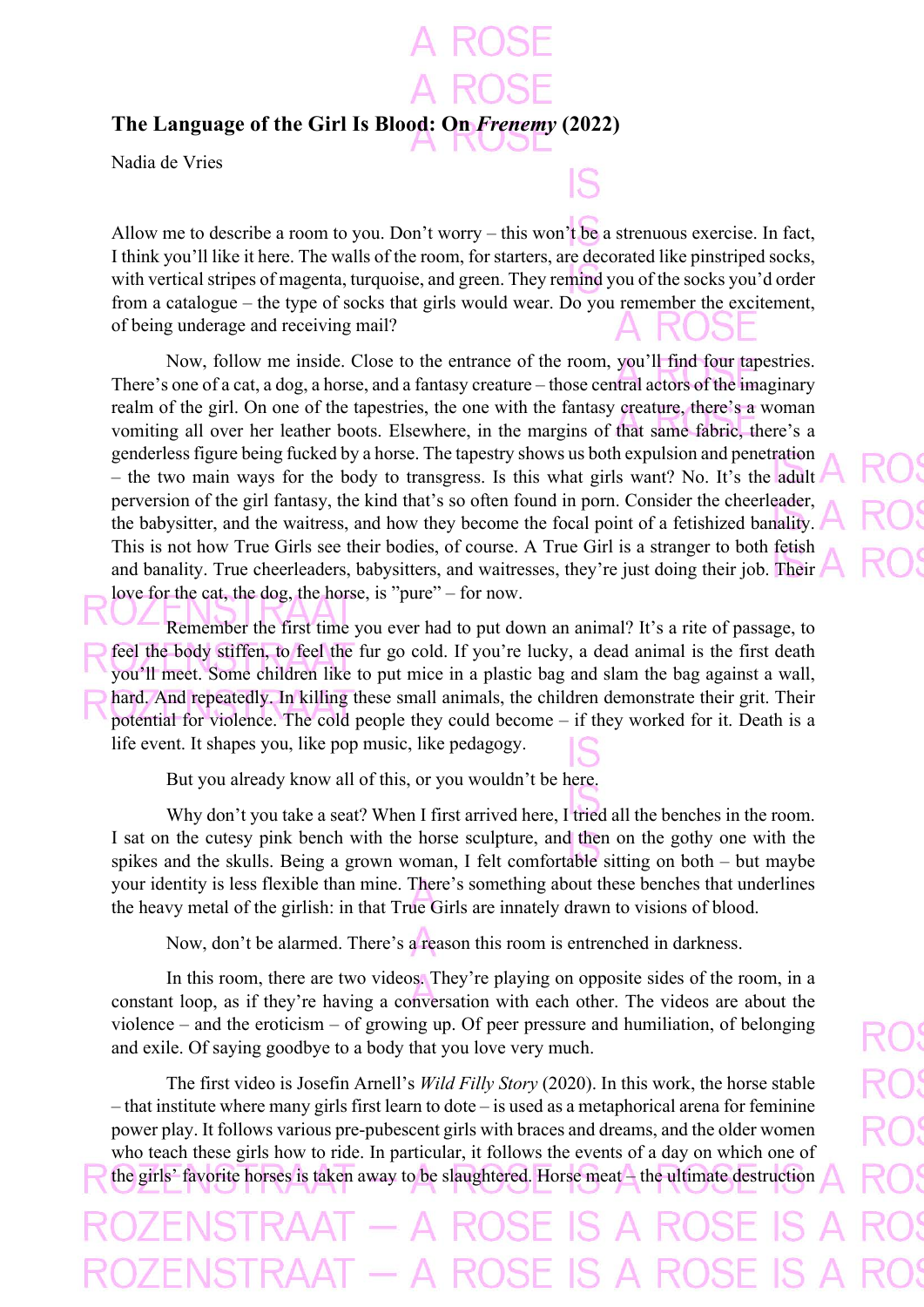of the girl fantasy. Arnell intersperses close-ups of hamburgers with images of a horse running free. The meal that the slaughtered horse ends up as is presented to us as both abject and fun, as the excuse for a carnivalesque gathering. The main girl of the show – our protagonist, with a perpetual nosebleed – winces as her cheeks are squeezed by a middle-aged man – he's in charge of the grill. Flies buzz around the girl and her horse-riding friends, as if the lot of them are already dead. One of them knows Satan's home number.

The blood streaming from this girl's nose, is it biblical? Does it redeem her of something? Hurt as she looks, she's not bleeding from that other hole – the one we so classically associate with girlhood, its bleeding a harbinger of fertility. That other blood is a forbearer of both horrible and delightful things. But this blood, the one that's dripping from the girl's nostrils – and her friends', once she gets her hands on them – feels like a different type of initiation. A crash course in human ferocity. *You're never going to see your horse again. She's going to taste very good*. In allowing their blood to flow, the girls in *Wild Filly Story* discover the grounds on which the things they cherish – including each other and themselves – may be violated.

In the second video, *Ashes* (2022) by Margaret Haines, blood is neither redemptive nor educational. Here, it's not girls bleeding in unison but a grown woman alone, sitting in front of a mirror. She's tending a fresh nosebleed – again, the more intimate holes are spared – and appears to lament the liquid oozing from her. She is, in other words, aware of her wound – and dreads it. Then again, she sucks on her vape pen with total composure. She is verbally eloquent, contemplative. She is both dramatic and blasé about being flesh. Meanwhile, a sunset burns threateningly.

The woman in the mirror, she might be the grown version of the horse girls in Arnell's video. She already knows the consequences of her own body – no further initiation is necessary. Perhaps that is why she appears so fearful, under her veneer of nonchalance? Because she knows that for her, no further matriculation is possible. She already reached the full potential of her feminine appeal. From here on out, decay is her only change. The blood may signal this incoming end of girlishness – the process from fertile body to "ripe" age.

These two videos in conversation, what are they talking about? About girlhood being a simultaneous process of assembling and dismantling. Friendships are forged, as well as dreams and expectations, only to be undone again at a similar speed. When you live as fast as girls do, alliances are deceptive. Someone who is trustworthy today may be an enemy tomorrow – including the body, that bleeds and leaks at lunar intervals. And then, just as the girl is used to her girl body, the skin she has become accustomed to starts to wrinkle. She learns that her transformation is perennially ongoing. No wonder the woman in *Ashes* is projecting her despair onto a mirror… She knows she's about to be excluded from a profound and spiritual process. And that the culprit of her forced exile, her removal from the realm of power (be it institutional or existential), is her female form. Without this bleeding body, she would still be in paradise – riding horses, perhaps.

Look at that tapestry of the horse again. See how that woman riding the horse is halfnaked? She's holding out a gift to the young girl that stands beside her. The girl is holding her arms outstretched. She's ready to receive whatever the woman wants to give her. It's a hopeful scene, if you're uncritical – if you only consider the moment of transaction. Because further down the tapestry, another young girl lies trampled (to death, presumably). And the horse the